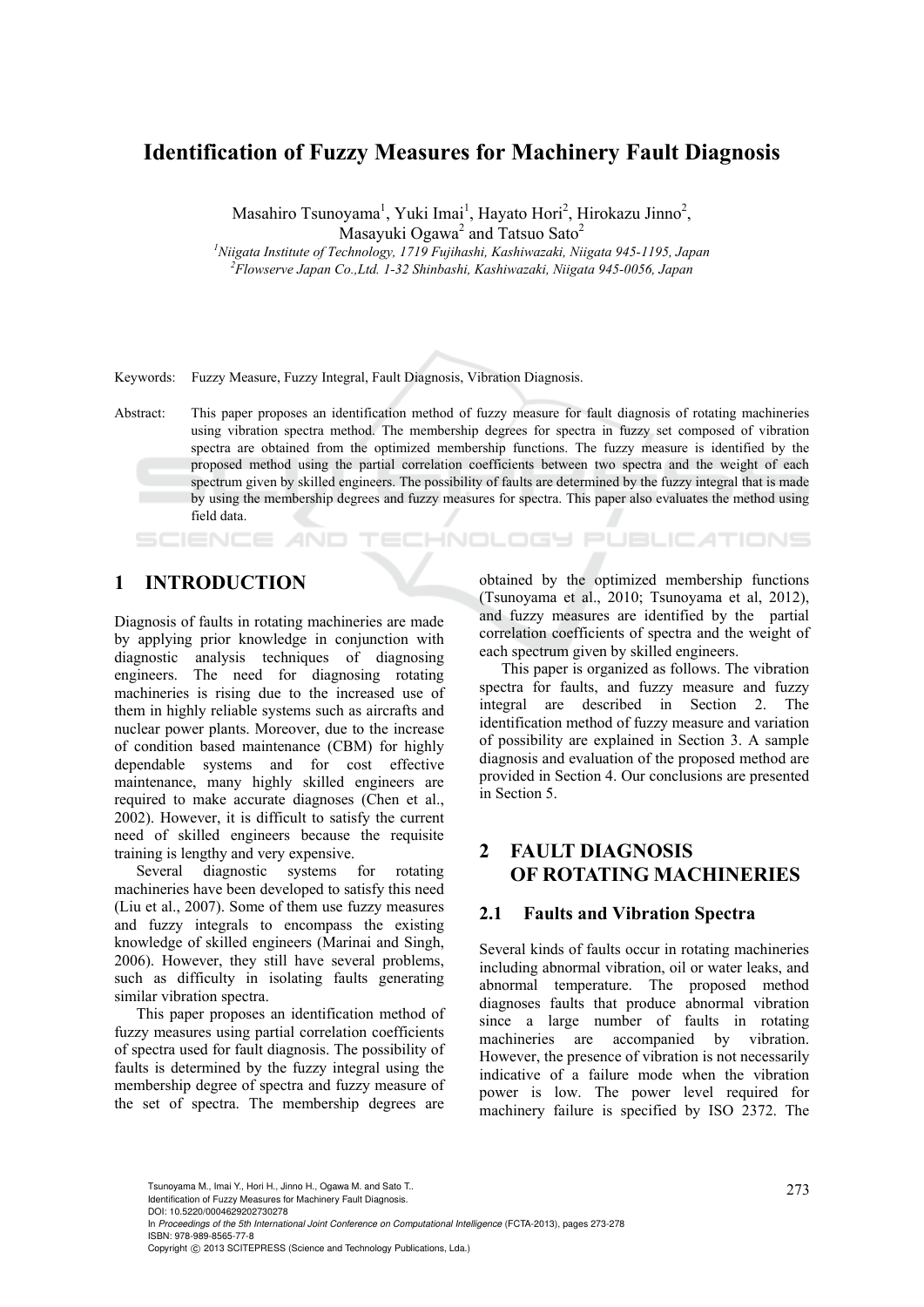proposed method diagnoses faults generating vibrations larger than this level.

The vibration spectra vary depending on the type of fault. The vibration spectra method employed analyzes vibration at six locations specified by ISO2372 in a machinery using FFT (Fast Fourier Transform) and diagnoses faults using the spectra. An example of spectra for a faulty machinery is shown in Figure 1. In this case, engineers diagnose that the fault might be imbalance because the spectrum of fundamental frequency (60Hz) is high, the second harmonics (120Hz) is rather high, and more than third harmonics are very high from the figure.



Figure 1: Vibration frequency spectra.

#### **2.2 Fault Diagnosis**

#### **2.2.1 Fuzzy Set of Spectra and Membership Functions**

In the fault diagnosis, the possibility of forty three different faults such as imbalance, misalignment, looseness and so on are calculated using the vibration spectra collected from a faulty machinery, and membership degree and weight of each spectrum.

The fuzzy set of spectra  $\tilde{A}$  is represented by Eq.(1). The set is composed of vibration spectra and their membership degrees. The set *X* is the set of whole spectra used for calculating the possibility of a fault.

$$
\widetilde{A} = \sum_{i=1}^{n} h(s_i) / s_i
$$
\n
$$
X = \{s_1, s_2, \cdots s_n\}.
$$
\n(1)

where  $h(s_i), (0 \leq h(s_i) \leq 1)$  is the membership degree of spectrum  $s_i$  for a fault.

The intensity of spectra vary depending on the installation of the machinery or degree of damage by the fault, and its probability distribution can be approximated by the normal probability distribution.

We optimize membership functions based on the statistical properties of spectra (Tsunoyama et al., 2010).

In fault diagnosis, diagnosed results are classified into four cases (Table 1).

Table 1: Diagnosed Results.

| Case | Cause of fault | Diagnosed result |
|------|----------------|------------------|
|      |                | Not α            |
|      |                |                  |
|      |                |                  |
|      |                | Not $\alpha$     |

When the possibility of fault  $\alpha$  is calculated, the possibility for Cases 2 should be maximum and the possibility for Case 3 should be minimum, since Case 2 is correct but Case 3 is not. Moreover, Cases 1 and 2 are exclusive, as are Cases 3 and 4. Therefore, the membership function can be optimized by maximizing the mean value of the membership degree for Case 2 and minimizing that for Case 3. We call  $\alpha$  and  $\beta$  are a target fault and non-target faults, respectively.

Figure 2 shows a triangular membership function  $h(x)$  for a spectrum for diagnosing fault  $\alpha$ , and probability density function  $f_{\alpha}(x)$  ( $f_{\beta}(x)$ ) for intensity of the spectrum when fault  $\alpha$  ( $\beta$ ) occurs.



Figure 2: Membership function and probability density functions.

The integral of the probability distribution function  $F_a(x)$ ,  $(a \in \{\alpha, \beta\})$  and the membership function  $h(x)$  for fault  $\alpha$  gives the average membership degree for fault  $\alpha$ . The optimization of the membership function for fault  $\alpha$  is performed by maximizing the average membership degrees for Case 2 and minimizing the average membership degrees for Case 3. Eq. (2) shows the average membership degrees for Case 2.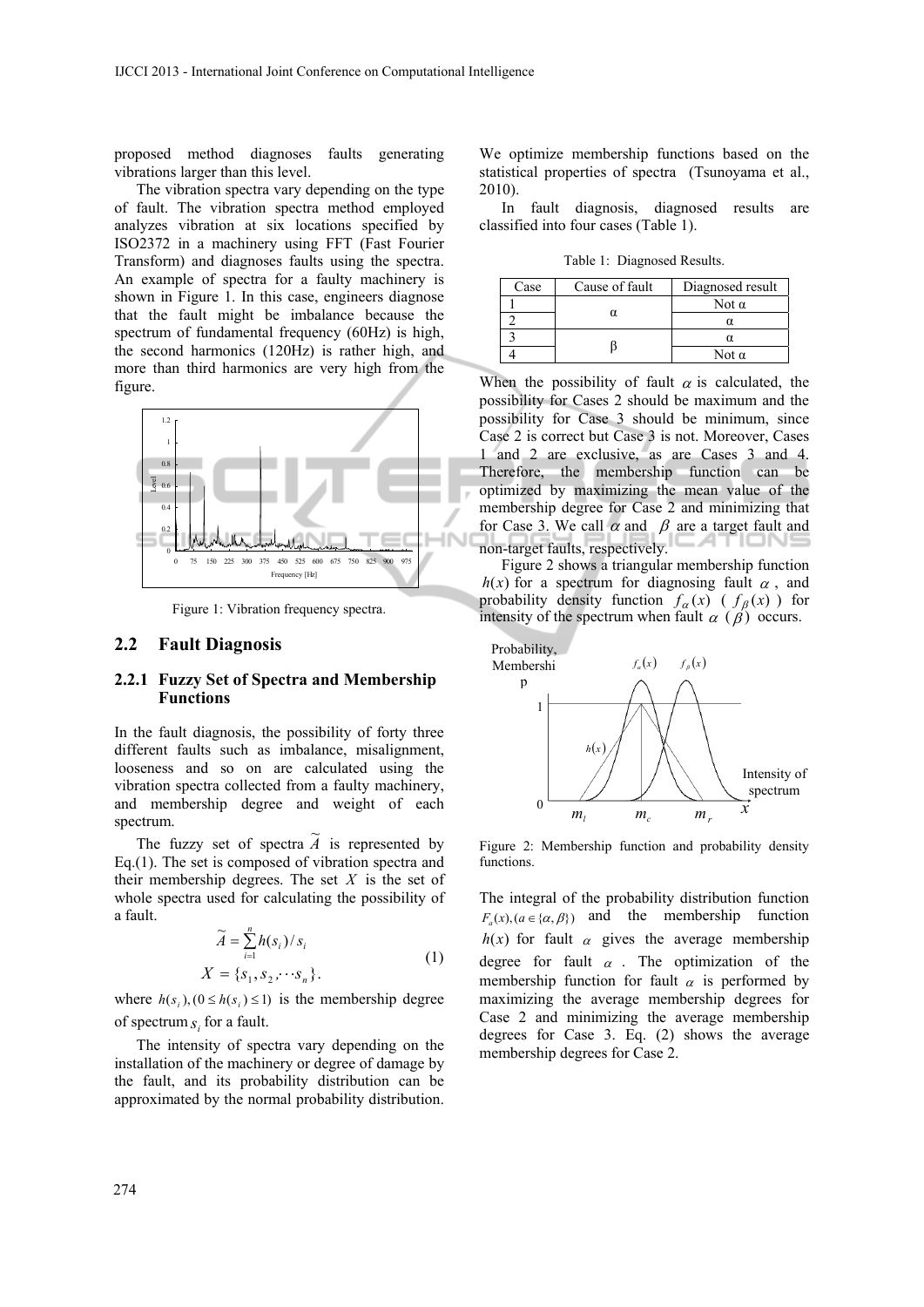$$
\int_{m_i}^{m_i} h(x) dF_{\alpha}(x) = \frac{\mu_{\alpha} - m_i}{2(m_{\alpha} - m_i)} \left( \sqrt{1 - e^{-\frac{2(m_i - \mu_{\alpha})^2}{\pi \sigma_{\alpha}^2}}} - \sqrt{1 - e^{-\frac{2(m_i - \mu_{\alpha})^2}{\pi \sigma_{\alpha}^2}}} \right)
$$
  
+ 
$$
\frac{\sigma_{\alpha}}{\sqrt{2\pi (m_{\alpha} - m_i)}} \left( e^{-\frac{(m_i - \mu_{\alpha})^2}{2\sigma_{\alpha}^2}} - e^{-\frac{(m_{\alpha} - \mu_{\alpha})^2}{2\sigma_{\alpha}^2}} \right)
$$
  
+ 
$$
\frac{m_r - \mu_{\alpha}}{2(m_r - m_c)} \left( \sqrt{1 - e^{-\frac{2(m_r - \mu_{\alpha})^2}{\pi \sigma_{\alpha}^2}}} - \sqrt{1 - e^{-\frac{2(m_r - \mu_{\alpha})^2}{\pi \sigma_{\alpha}^2}}} \right)
$$
  
- 
$$
\frac{\sigma_{\alpha}}{\sqrt{2\pi (m_r - m_c)}} \left( e^{-\frac{(m_r - \mu_{\alpha})^2}{2\sigma_{\alpha}^2}} - e^{-\frac{(m_r - \mu_{\alpha})^2}{2\sigma_{\alpha}^2}} \right)
$$
  
(2)

Eq. (3) shows the average membership degree for Case 3.



Membership functions can be optimized by maximizing Eq. (2) and minimizing Eq. (3).

#### **2.2.2 Fuzzy Measure and Fuzzy Integral**

A fuzzy measure *g* is a set function on *X* satisfying the following conditions:

$$
g: 2^X \to [0,1] \tag{4}
$$

(*C*1)  $g(\phi) = 0$ 

- $f(C2)$   $g(X) = 1$
- (*C*3)  $A \subset B \subset X \Rightarrow g(A) \leq g(B)$

The fuzzy measure can cope with the following three interactions between the functions on sets A and B depending on the additivity of fuzzy measures (Wang and Klir,1992).

- (I1) No interaction between A and B.
- (I2) Positive synergy between A and B.
- (I3) Negative synergy between A and B.

Several fuzzy integrals have been proposed such as Sugeno's and Choquet integrals(Grabisch 2000). In this paper, the Choquet integral is used. The Choquet integral of a non-negative function *h* on *X* with respect to fuzzy measure *g* is defined:

$$
(C)\int_X h(s)ds = \sum_{i=1}^n [h(s_i) - h(s_{i-1})] \cdot g(A_i)
$$
 (5)

where  $A_i = \{s_i, s_{i+1}, \dots, s_n\}$ ,  $h(s_i) = 0$  when i=0., and

the order of  $h(s_i)$ ,  $(1 \le i \le n-1)$  is assumed to be  $h(s_n) \leq h(s_{n-1}) \leq \cdots \leq h(s_1)$ .

# **3 IDENTIFICATION OF FUZZY MEASURES**

### **3.1 Fuzzy Measure based on Partial Correlation Coefficient**

Several methods for identifying fuzzy measures have been proposed (Wang and Klir, 1992). However, they are difficult to apply to fault diagnosis of rotating machinery, since several parameters must be assigned experimentally before identification or they are difficult to differentiate the possibility of target fault from non-target faults. In this paper, the fuzzy measure based on partial correlation coefficients is defined. This fuzzy measure is the extension of the fuzzy measure defined by (Taya and Murofushi, 2006). In the definition,  $w_i (1 \le i \le n)$  is called a weight of spectrum  $s_i$ .

$$
g(A_i) = \omega_0 (\alpha_{A_i} + \beta_{A_i}), 1 \le i \le n, \qquad A_i \subset X
$$
\n
$$
\alpha_{A_i} = \sum_{t=1}^{n-i+1} w_t \qquad w_i \in W
$$
\n
$$
\beta_{A_i} = \sum_{r=1}^{n-i} \sum_{s=r+1}^{n-i+1} \frac{k_{r,s}}{1 - k_{r,s}} (w_r + w_s)
$$
\n(6)

where coefficient  $k_{rs}$  is the absolute value of partial correlation coefficient between spectra  $s_r$  and  $s_s$ (Sipley, 2000). The set of weights of spectra are represented as follows, and given by skilled engineers.

$$
W = \{w_1, w_2, \cdots, w_n\}, \sum_{i=1}^n w_i = 1
$$

The membership degree of spectra are assumed to be

$$
h(s_n) \leq h(s_{n-1}) \leq \cdots \leq h(s_1)
$$

without loss of generality. The factor  $\omega_0$  is determined from the following equation to satisfy the condition (C2) of fuzzy measure shown in 2.2.2.

$$
g(A_1) = \omega_0 \left\{ \sum_{i=1}^n w_i + \sum_{r=1}^{n-1} \sum_{s=r+1}^n \frac{k_{r,s}}{1 - k_{r,s}} \left( w_r + w_s \right) \right\} = 1
$$

Thus the factor is given by the following equation.

$$
\omega_0 = \frac{1}{1 + \sum_{r=1}^{n-1} \sum_{s=r+1}^n \frac{k_{r,s}}{1 - k_{r,s}} \left( w_r + w_s \right)}\tag{7}
$$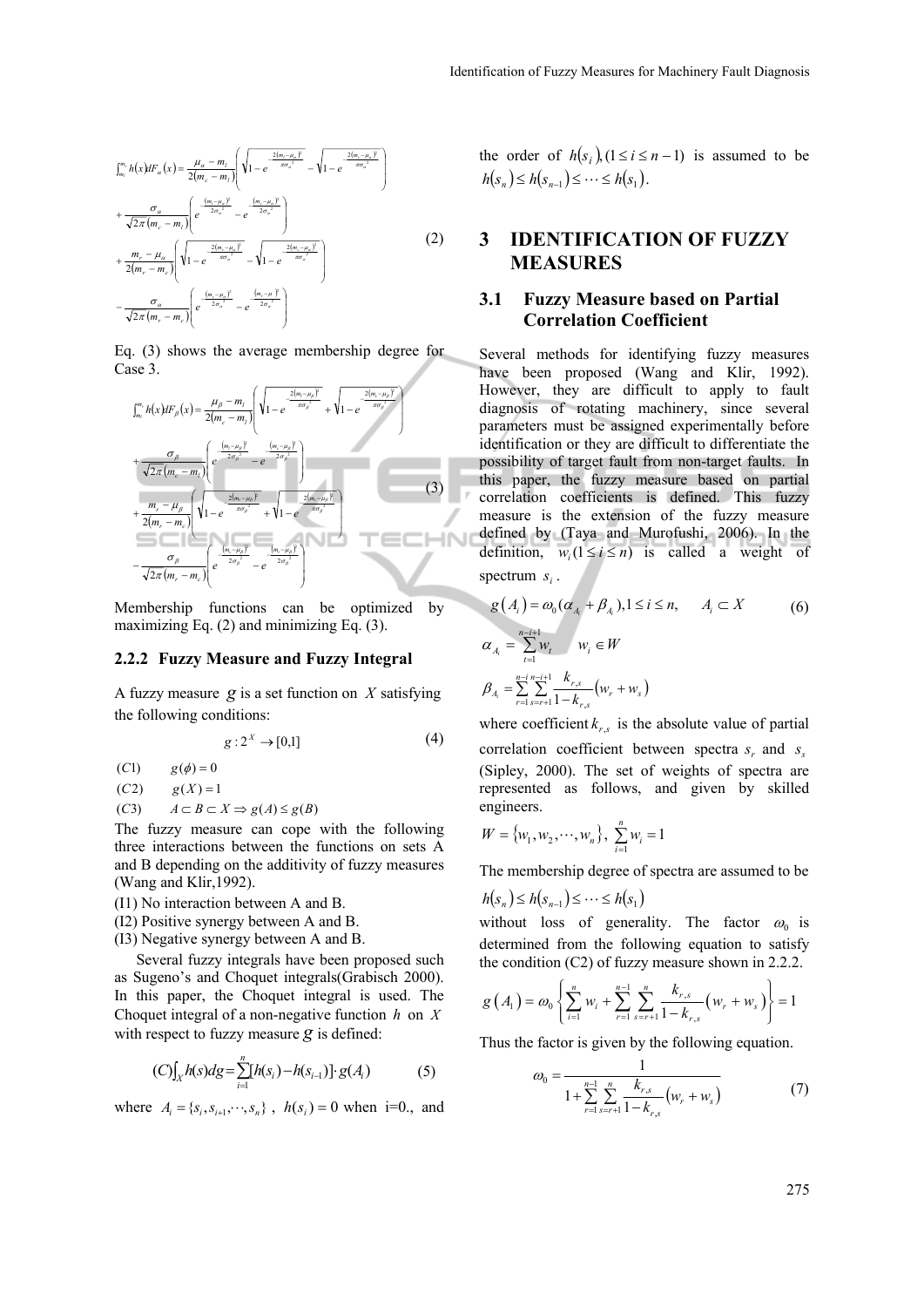### **3.2 Fuzzy Integral and Variation of Possibilities**

Fuzzy integral defined by Eq.(5) can be rewritten by Eq.(8) when fuzzy measure is additive, since every partial correlation coefficient is zero and the fuzzy measure  $g(A)$  is given by Eq.(9).

$$
(C)\int\limits_X h(s)ds = \sum\limits_{i=1}^n w_i \bullet h(s_i)
$$
 (8)

$$
k_{r,s} = 0(1 \le r, s \le n)
$$
  
\n
$$
g(A_i) = \omega_0(\alpha_{A_i} + \beta_{A_i}) = \sum_{t=1}^{n-i+1} w_t, \qquad 1 \le i \le n
$$
 (9)  
\n
$$
\omega_0 = 1
$$

$$
\rho_{A_i} = 0
$$

The above fuzzy integral is called a weighted average and has been commonly used for calculating the possibility of faults in fault diagnosis.

\_\_\_

When fuzzy measure is not additive, fuzzy integral is represented by the following equation by substituting Eq. $(7)$  to Eq. $(6)$ .

$$
(C)\int_{X} h(s)ds = \sum_{i=1}^{n-1} (h(s_i) - h(s_{i+1})) \cdot g(A_{n-i+1}) + h(s_n) \cdot g(A_1)
$$
  
= 
$$
\sum_{i=2}^{n} h(s_i) (g(A_{n-i+1}) - g(A_{n-i+2})) + h(s_1) \cdot g(A_n)
$$
  
= 
$$
\sum_{i=2}^{n} h(s_i) \cdot \omega_0 \cdot (w_i + \sum_{j=1}^{i-1} \frac{k_{i,j}}{1 - k_{i,j}} (w_i + w_j))
$$
 (10)

In fault diagnosis, we can distinguish faults correctly when possibility of target fault(Case 2 in 2.2.1) is higher than the possibilities of non-target faults(Case 3 in 2.2.1). In order to evaluate the proposed fuzzy measure, we compare the difference of possibilities between target fault and non-target faults. The difference is obtained from the variation of fuzzy integral when membership degree of spectra changes.

The partial differential of the fuzzy integral with respect to membership degree  $h(s_i)$  of spectrum  $s_i$  is given by the following equation when fuzzy measure is additive.

$$
\frac{\partial (C) \int h(s) ds}{\partial h(s_i)} = w_i \tag{11}
$$

The total variation of fuzzy integral is given by the following equation from the above partial differential.

$$
\sum_{i=2}^{n} \frac{\partial(C) \int_{X} h(s) ds}{\partial h(s_i)} = \sum_{i=2}^{n} w_i = 1 - w_1
$$
 (12)

On the other hand, when fuzzy measure is not additive, the partial differential is given by the following equation.

$$
\frac{\partial (C) \int_{X} h(s) ds}{\partial h(s_i)} = \frac{w_i + \sum_{j=1}^{i-1} \frac{k_{i,j}}{1 - k_{i,j}} (w_i + w_j)}{1 + \sum_{r=1}^{n-1} \sum_{s=r+1}^{n} \frac{k_{r,s}}{1 - k_{r,s}} (w_r + w_s)}
$$
(13)

Thus the total variation is given by the following equation.

$$
\sum_{i=2}^{n} \frac{\partial(C) \int_{X} h(s) ds}{\partial h(s_i)}
$$
\n
$$
= \frac{\sum_{i=2}^{n} \left\{ w_i + \sum_{j=1}^{i-1} \frac{k_{i,j}}{1 - k_{i,j}} (w_i + w_j) \right\}}{1 + \sum_{r=1}^{n-1} \sum_{s=r+1}^{n} \frac{k_{r,s}}{1 - k_{r,s}} (w_r + w_s)}
$$
\n
$$
= \frac{1 - w_1 + \sum_{i=2}^{n} \sum_{j=1}^{i-1} \frac{k_{i,j}}{1 - k_{i,j}} (w_i + w_j)}{1 + \sum_{r=1}^{n-1} \sum_{s=r+1}^{n} \frac{k_{r,s}}{1 - k_{r,s}} (w_r + w_s)}
$$
\n(14)

We evaluate the proposed fuzzy measure by comparing the above two total variations. The ratio of the above two variations is given by the following equation and is called the ratio of improvement.

$$
K = \frac{\sum_{i=2}^{n} \frac{\partial (C) \int_{i} h(s) dg}{\partial h(s_{i})}}{\sum_{i=2}^{n} w_{i}} = \frac{1}{1 - w_{1}} \cdot \frac{1 - w_{1} + \sum_{i=2}^{n} \sum_{j=1}^{i-1} \frac{k_{i,j}}{1 - k_{i,j}} (w_{i} + w_{j})}{1 + \sum_{r=1}^{n-1} \sum_{s=r+1}^{n} \frac{k_{r,s}}{1 - k_{r,s}} (w_{r} + w_{s})}
$$

$$
= \frac{1 + \frac{1}{1 - w_{1}} \sum_{i=2}^{n} \sum_{j=1}^{i-1} \frac{k_{i,j}}{1 - k_{i,j}} (w_{i} + w_{j})}{1 + \sum_{r=1}^{n-1} \sum_{s=r+1}^{n} \frac{k_{r,s}}{1 - k_{r,s}} (w_{r} + w_{s})}
$$
(15)

The ratio of improvement shows that when proposed fuzzy measure is used, we can expect K times larger difference of possibilities between target fault (Case 2) and non-target faults (Case 3) than weighted average is used.

### **4 EXAMPLE OF DIAGNOSIS**

In this example, we compare the possibility of looseness fault (target fault) with the possibilities of imbalance and misalignment faults (non-target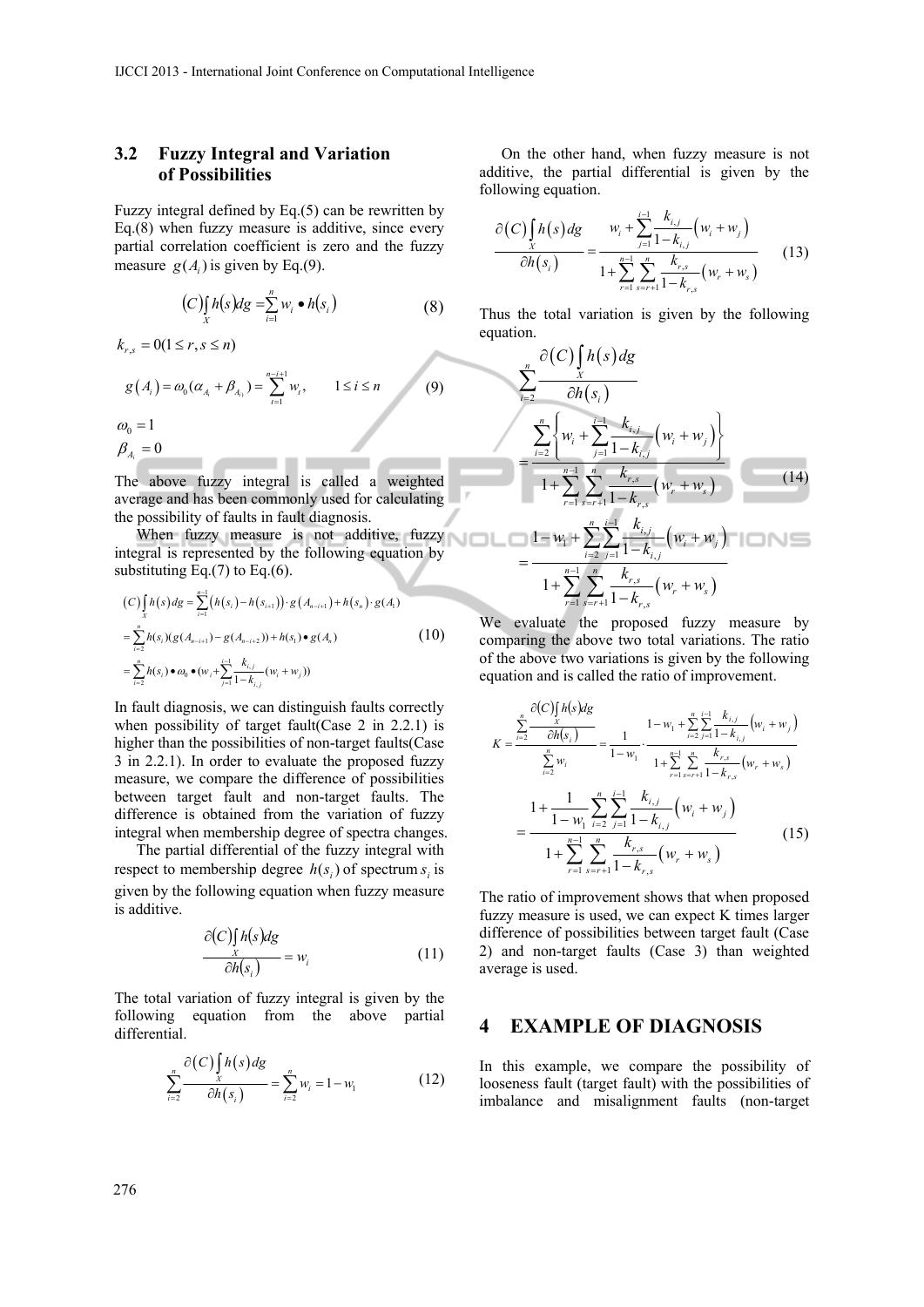faults) using field data.

The spectra used to diagnose looseness fault are  $s_{1N}$ ,  $s_{2N}$ , and  $s_{3MN}$ , where 1N, 2N, and 3MN are fundamental frequency, second harmonics and over third harmonics, respectively. The weights of spectra given by skilled engineers are shown in Table 2.

Table 2: Weights of spectra.

| <b>142</b> |     |      |
|------------|-----|------|
| 06         | כו: | ת בי |

The membership degrees of spectra of field data for three faults obtained from the optimized membership functions are shown in Table 3.

Table 3: Membership degrees of spectra.

| Fault        | $h(s_{1N})$ | $h(s_{2N})$ | $h(s_{3MN})$ |
|--------------|-------------|-------------|--------------|
| Looseness    | 0.864       | 0.809       | 0.790        |
| Imbalance    | 0.839       | 0.810       | 0.084        |
| Misalignment | 0 875       | 0.534       | ን በ29        |

The partial correlation coefficients between two spectra of field data for looseness fault are shown in Table 4.

Table 4: Partial correlation coefficients.

| $\mathbf{r}$ | $\mathbf{r}$ |
|--------------|--------------|
|              | 20           |

The ratio of improvement given by Eq.(15) is obtained as follows:

$$
K = (\xi_1 \bullet \xi_2 + 1) / \xi_3 \tag{16}
$$

Where

$$
\xi_1 = \frac{1}{1 - w_{1N}}
$$
\n
$$
\xi_2 = \frac{k_{1N,2N}}{1 - k_{1N,2N}} (w_{1N} + w_{2N}) + \frac{k_{2N,3MN}}{1 - k_{2N,3MN}} (w_{2N} + w_{3MN})
$$
\n
$$
+ \frac{k_{1N,3MN}}{1 - k_{1N,3MN}} (w_{1N} + w_{3MN})
$$
\n
$$
\xi_3 = 1 + \frac{k_{1N,2N}}{1 - k_{1N,2N}} (w_{1N} + w_{2N}) + \frac{k_{1N,3MN}}{1 - k_{2N,3MN}} (w_{2N} + w_{3MN}) + \frac{k_{1N,3MN}}{1 - k_{1N,3MN}} (w_{1N} + w_{3MN})
$$

The ratio is calculated as  $K = 2.27$  by using the values in the above tables.

The possibilities for field data obtained from the fuzzy integral and from weighted average are shown in the following figure.



From the figure, we can see that the ratio of improvement ( $d_{12}/d_{11}$ ) is 3.25 when imbalance data is used, and the ratio ( $d_{22}/d_{21}$ ) is 2.97 when misalignment data is used. These values are larger than that of the ratio of improvement given by Eq.(16). We can say that the possibility of target fault (Looseness) is more differentiated than that of non-target fault (Imbalance and Misalignment).

OGY PUBLICATIONS

## **5 CONCLUSIONS**

Herein, an identification method of fuzzy measure for diagnosing faults in rotating machinery is proposed. The fuzzy measures are determined by using partial correlation coefficients between vibration spectra and the weights of spectra given by skilled engineers.

The fuzzy measure is evaluated by comparing the possibility obtained by using the proposed fuzzy measure and the possibility obtained by using weighted average. The ratio of improvement K is introduced to compare the difference of the above two possibilities, and the equation for K is derived using the partial differentials of fuzzy integral.

The evaluation is also made using field data. The results show that the ratio of improvement obtained from field data are around three and higher than the value obtained from the equation in the paper.

In future work, we will improve the accuracy of the ratio of improvement, and apply this method to other fault diagnoses and evaluate the method using extensive field data.

### **REFERENCES**

Wang, Z. and Klir, G. J., 1992. *Fuzzy Measure Theory*, Plenum Press.

Sipley, B., 2000. *Cause and correlation in Biology*.